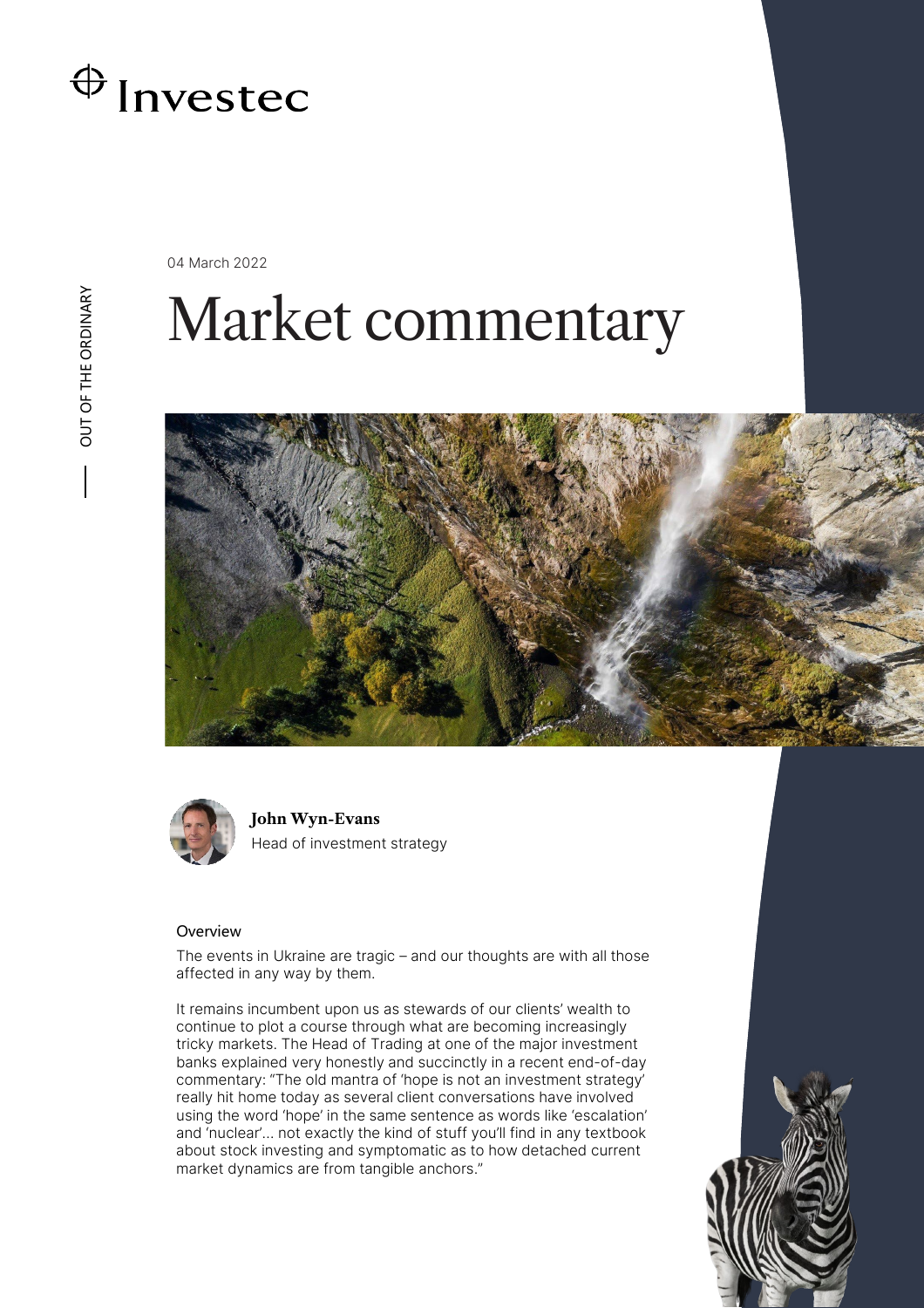### What history might tell us

The first instinct of investors in such circumstances is to look for historical precedents. There have been a lot of notes and charts doing the rounds, which, at first glance, offer encouragement. There has been analysis of what sort of returns to expect from markets following the first interest rate rise in the cycle, a ten percent equity market correction and major geopolitical events, including wars. And the odds are very much on investors' side, with more gains than losses, as well a decent average percentage gain.

For example, in the last category, Goldman Sachs (among others) point out that the S&P 500 Index has risen, on average, 8.6% over the twelve months from when an event began, with a 75% positive hit rate. Their list of twelve crises starts with Pearl Harbor in 1941 and ends with the Iraq War in 2003. That might sound like a ringing endorsement of a "buy on the bullets" strategy but fails to take account of the background conditions. The biggest "win" was the 33.1% gain following the outbreak of the first Gulf War in 1991.

What the bare market data fails to relate is that the Federal Reserve (Fed) had already started to cut interest rates in October 1990, having engineered a recession, and would continue to do so throughout 1991. Today, the Fed is on the cusp of tightening policy to combat inflation. Similarly, the 28.4% gain that followed the invasion of Iraq in 2003 followed one of the worst bear markets in history, from which we had only reached the foothills of recovery. Today, most equity markets are still within touching distance of all-time highs attained in just the last few weeks, following one of the most powerful bull runs in history.

While we would not necessarily want to predict that the outcome now will be similar to those that followed the Arab Oil Embargo (1973; -36.2%) or 9/11 (2001; -18.4%), the inflationary backdrop in the former case and the unwinding of excess valuations and market leverage in the latter are much more analogous to the present.

#### What to look out for

In addition to the escalation of the situation in Ukraine, the most important factors in the months ahead will be inflation, central banks' reaction to it and the effect on the economy. By mid-February, markets had largely made up their mind that central banks were about to administer higher interest rates (already started by the Bank of England) and shrinking balance sheets (known as Quantitative Tightening or QT). This was in response to persistently high inflation, with year-on-year consumer price index gains reaching levels not seen for three or four decades. Interest rate expectations shot up, administering a 'rates shock' to financial assets, which undermined valuations, especially those of unprofitable 'long-duration' companies. The situation was exacerbated by a rapid unwinding of speculative and leveraged positions.

By mid-February, investors were already beginning to anticipate a policy-induced slowdown. Various indicators started to signal the need for a more dovish attitude from the Fed before it had even started to tighten policy. The rates shock was in danger of developing into a 'growth shock'. Another factor in those average equity market returns referenced earlier is that the worst outcomes are accompanied by (or are the result of) a recession. Even the distant whiff of a potential one was unsettling.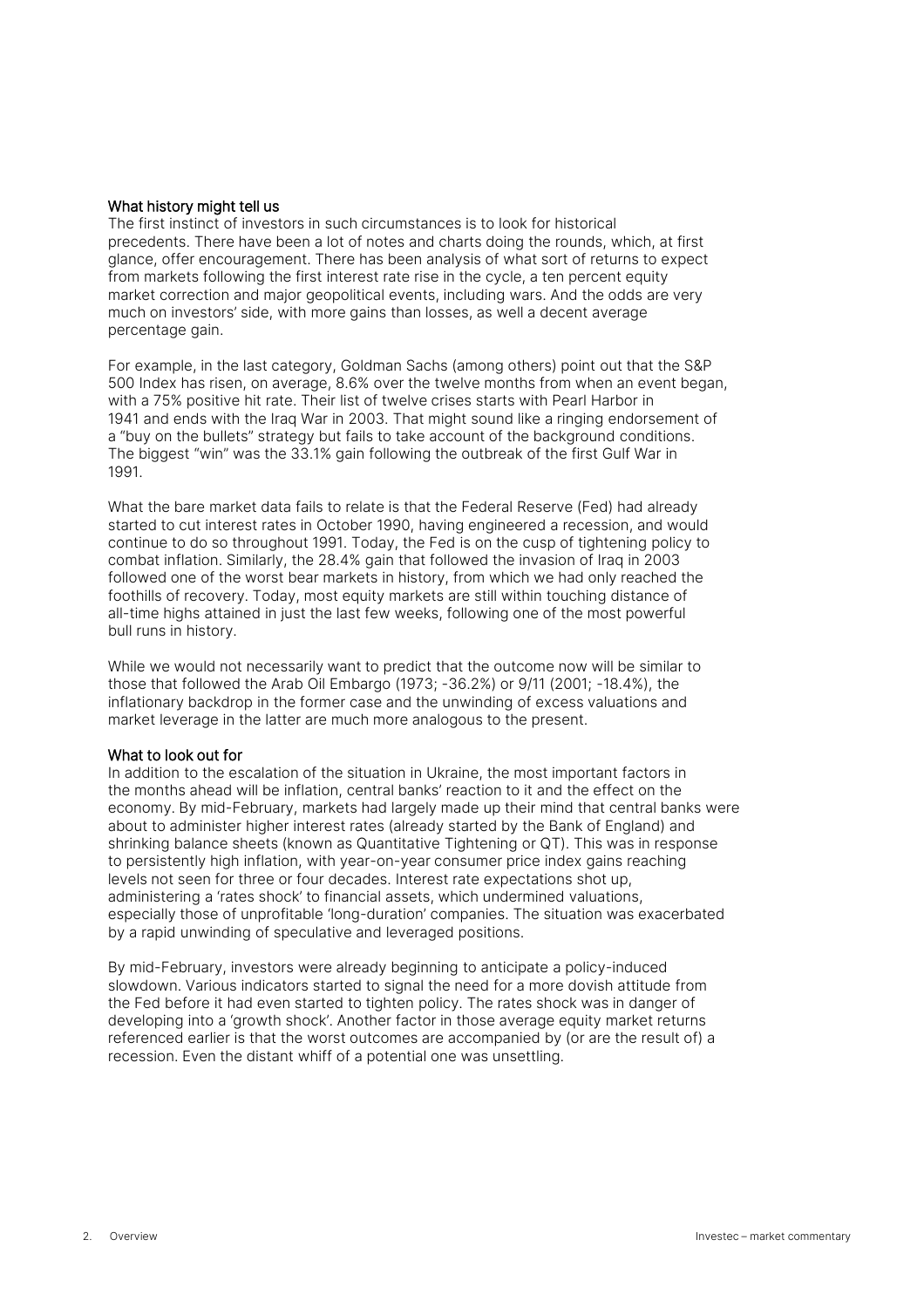And then came Russia's invasion of Ukraine. This is not the forum in which to discuss the motives behind the move. We accept that it has happened and must deal with the facts as we know them. And with that in mind, it is also probable that new facts will have evolved between the writing and reading of this commentary. At the time of going to press, our central view is that the theatre of war will not expand beyond Ukraine's borders, and certainly not into NATO-member countries. Perhaps that does fall into the 'hope' category, but it is the highest probability outcome given what we know and the expert opinions that we have been exposed to. But it is also clear that Ukraine has not proved to be the pushover that Putin may have expected and that the conflict could drag on with the threat of much greater disruption to supplies of commodities including oil, natural gas and grains.

There is a wide range of possible outcomes, although it is almost impossible to assign exact probabilities to them. The most benign would be that Putin realises the error of his ways, packs his bags and goes home. The worst, and worryingly more believable than the best, would be an escalation beyond Ukraine and/or the use of tactical nuclear weapons.

# A Central Bank response?

Who would be a central banker in such a situation, caught between the Scylla of politically toxic inflationary threats on one side and the Charybdis of slower growth on the other? And all the while trying to read the mind of a devious and capricious invader. Somehow, they will have to steer a perfect course, tightening policy sufficiently to dispel the fear that they might lose control of inflation, but without sending economies into recession. Investors were already fearful that central bankers don't really know at what level the equilibrium, or neutral, interest rate lies (R\* in central bank shorthand). That is the level at which supply and demand for capital and labour are evenly matched. They will have to tighten policy until something breaks to find out.

Another potential source of support for financial markets would be the exercising of the 'central bank put'. This stems from the belief (and precedent) that central banks will not allow equity markets to fall too far owing to the risk of financial contagion into the broader economy. Excepting the special circumstances of the outbreak of the Covid-19 pandemic, the put was last exercised at the end of 2018 following a 20% market fall. But that was during a period of much lower inflation and when the Fed had a decent amount of ammunition to cut interest rates. They are still at zero. Maybe it will come in the form renewed Quantitative Easing.

Re-reading the commentary so far, we acknowledge that it must sound as though it errs towards gloom and doom. That is not the case, although we do retain a cautious stance within our tactical allocation. But it definitely feels like a period in which we should focus more on limiting the risks than maximising the rewards, at least until the fog of war lifts.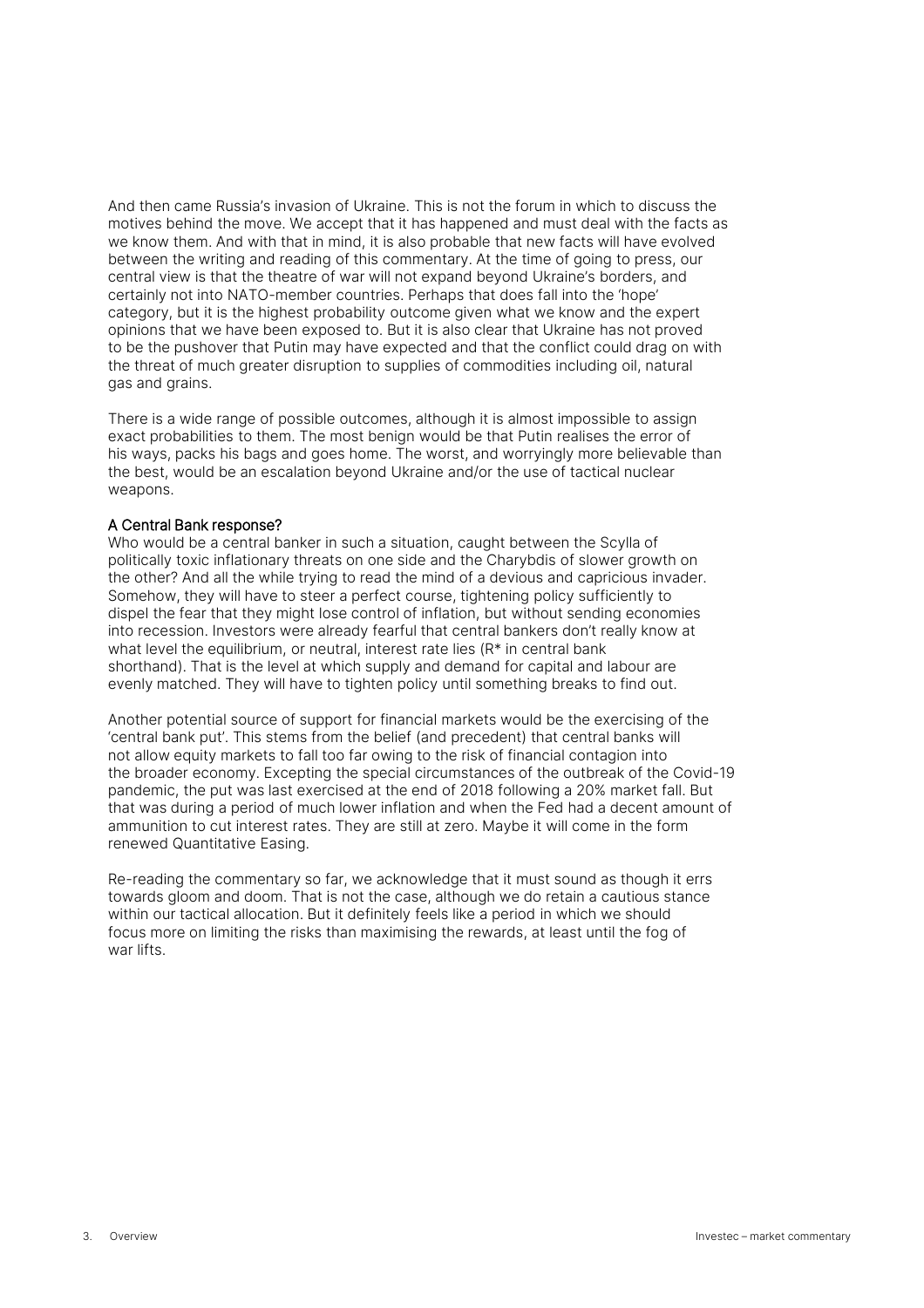#### Global markets US

During February the NASDAQ Composite Index fell into 'bear market' territory when it traded 20% below its all-time high, which was reached as recently as 19 November 2021. The broader S&P 500 Index entered a 'correction' by falling more than ten percent from its peak, a level that it reached on 3 January this year. The teams 'bear market' and 'correction' are emotive, perhaps only gaining currency because of humanity's obsession with round numbers divisible by ten. Is a market that falls 19.9% really that different to one that falls 20.1%?

It gets worse. Bank of America pointed out that on the day of Russia's invasion of Ukraine, 73% of the constituents of the NASDAQ were in a bear market. That must at least have meant that 27% were not, which gives succour to those, such as us, who continue to believe that active fund management has merit. No doubt some companies had been trading at excessive valuations, riding a tide of liquidity and speculation. They have fallen back to earth. But it has been notable in our conversations with external fund managers that we continue to hear about businesses they are invested in which are generating high returns and have strong growth prospects. The market is going through a painful period of sorting out the sheep from the goats. We are of the opinion that we will be left owning an attractive flock.

# UK

The UK market continued to perform well throughout February, closing the month in positive territory for the year so far. This is quite a turnaround from its pariah status for much of the last decade, especially since the Brexit referendum. There is no doubt that it was under-owned by global investors and last year several well-known companies were the subject of bids from either other corporations or private equity companies who sensed a valuation opportunity. One high-profile UK fund manager we recently met continues to bemoan the fact that the UK-listed companies he owns look unfairly cheap relative to peers in other markets, especially the US. We tend to agree with him and share his enthusiasm for some of the names that he has in his portfolio. But the real reason that UK indices have prospered relative to others is composition and so sector preference will have been much more important than country selection. The UK's large energy and mining sectors have benefitted from rising commodity prices, and (at least until the last two weeks of February) banks were also helped by the prospect of higher interest rates.

# Europe

Europe's proximity to the crisis in Ukraine has put it firmly in the line of fire. According to Capital Economics, no individual European country has more than two percent of its economy directly linked to trade with Russia and the whole European banking system's exposure is less than 0.2% of assets, with Austria and Cyprus being the most exposed. There is nothing here to suggest an economic meltdown or a systemic financial crisis. But, Europe's Achilles heel, at least in the current context, is its dependence upon natural gas from Russia. Some 40% of the continent's needs are met by pipeline flows from the country upon which it has just imposed economic sanctions. Natural gas retains a large share of primary energy consumption in many countries. Italy is the biggest user, with gas fulfilling about 40% of its needs. At the time of writing, there had been no actual disruption to supplies, although prices spiked higher in anticipation of disruption at a time when inventories are limited. Indeed, even though Spring is in the air, consumers, investors and traders are speculating on shortages developing, and there is a risk that those shortages lead to temporary closures in certain industries, in turn lowering overall economic growth.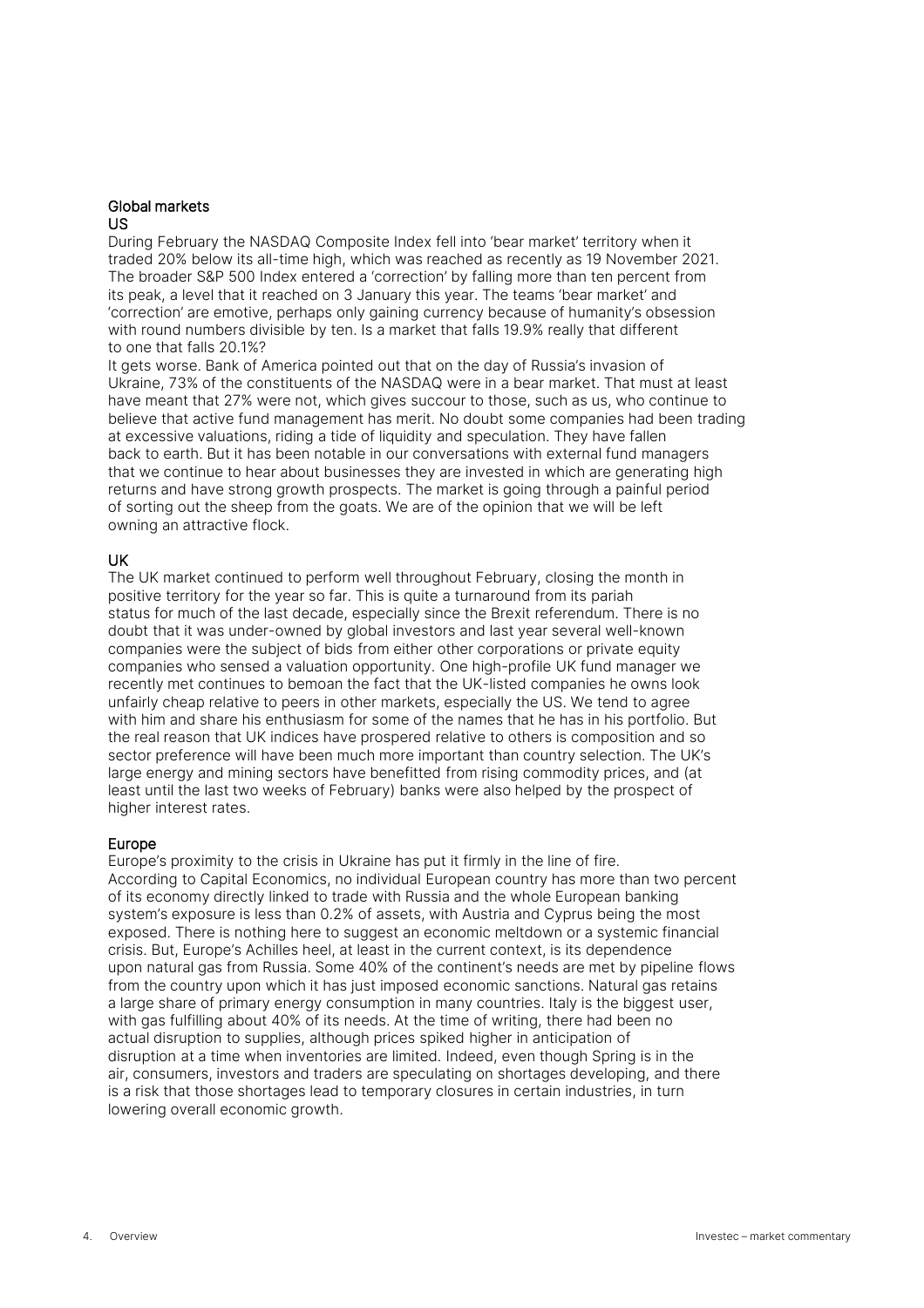# Emerging Markets

We rarely mention the European constituents of Emerging Market (EM) indices. And anyone who has visited Poland, which is defined as an EM, might struggle to differentiate its charms from those of parts of Germany or Austria, both Developed Markets in the eyes of index compilers. The Czech Republic, Hungary, Turkey and Greece are the other European EM constituent countries. Remarkably, given economic mismanagement and a plummeting currency, Turkey is the best performer of the group, falling 4.9% so far this year. No doubt a devalued lira is helpful to its exporters. The laggard is Hungary, a country with closer ties to Russia. Its main index has fallen 28% this year. But nothing comes close to Russia itself, with most of its financial institutions cut off from the Western world. The full extent of the damage was unknown at the time of publication because Moscow's main MOEX Index has not reopened since 25 February. It closed down 36% for the year to date on that day, but the London Depository Receipts of Sberbank, Russia's largest bank, are down 99%. But, to turn an idiom on its head, one man's poison can be another man's meat. The indices of resource-rich EMs including Brazil, Chile, Peru and South Africa can point to positive dollar returns so far this year.

# Fixed Income

Bond market volatility has risen enormously since the start of the year, with both real and nominal yields moving in wide ranges. The year began with a 'rates shock', following the release of minutes from the Fed's December meeting which revealed a much more hawkish tone that expected. This was backed up by statements from January's meeting. The US two-year Treasury yield shot up from 0.73% to 1.6% as the market priced in at least six quarter-point interest rate rises this year. Ten-year yields rose from 1.51% to 2.04%. As this was seen as an affirmation that the Fed was on top of inflation, breakeven rates (the market's view of future levels of inflation) remained fairly subdued.

This had the effect of pushing real interest rates (the difference between nominal rates and inflation) up sharply, with the US real ten-year yield rising from -1.1% to -0.42%. Real rates are a key component of discounted cash flow-based equity valuation methodologies, and the rise in the real discount rate explains much of the subsequent sell-off in equity markets. The peak of tighter conditions came around 10 February, but the anticipation and then reality of the outbreak of hostilities in Ukraine turned the bond market on its head, with yields falling rapidly as investors sought out safe havens. And with inflation expectations rising on account of commodity supply concerns, real rates also fell sharply, heading back towards -1%. This phenomenon has helped to put a floor under riskier assets such as equities.

UK Gilts have delivered a total return of -7.68% over the last three months and -3.02% over the last year. Index-Linked Gilts returned -8.37% and 9.4% over the same respective periods. Emerging Market sovereign bonds produced a total return of -8.15% in sterling over the three months to end February (-2.78% over 12m). Global High Yield bonds delivered -4.13% (0.88% over 12m).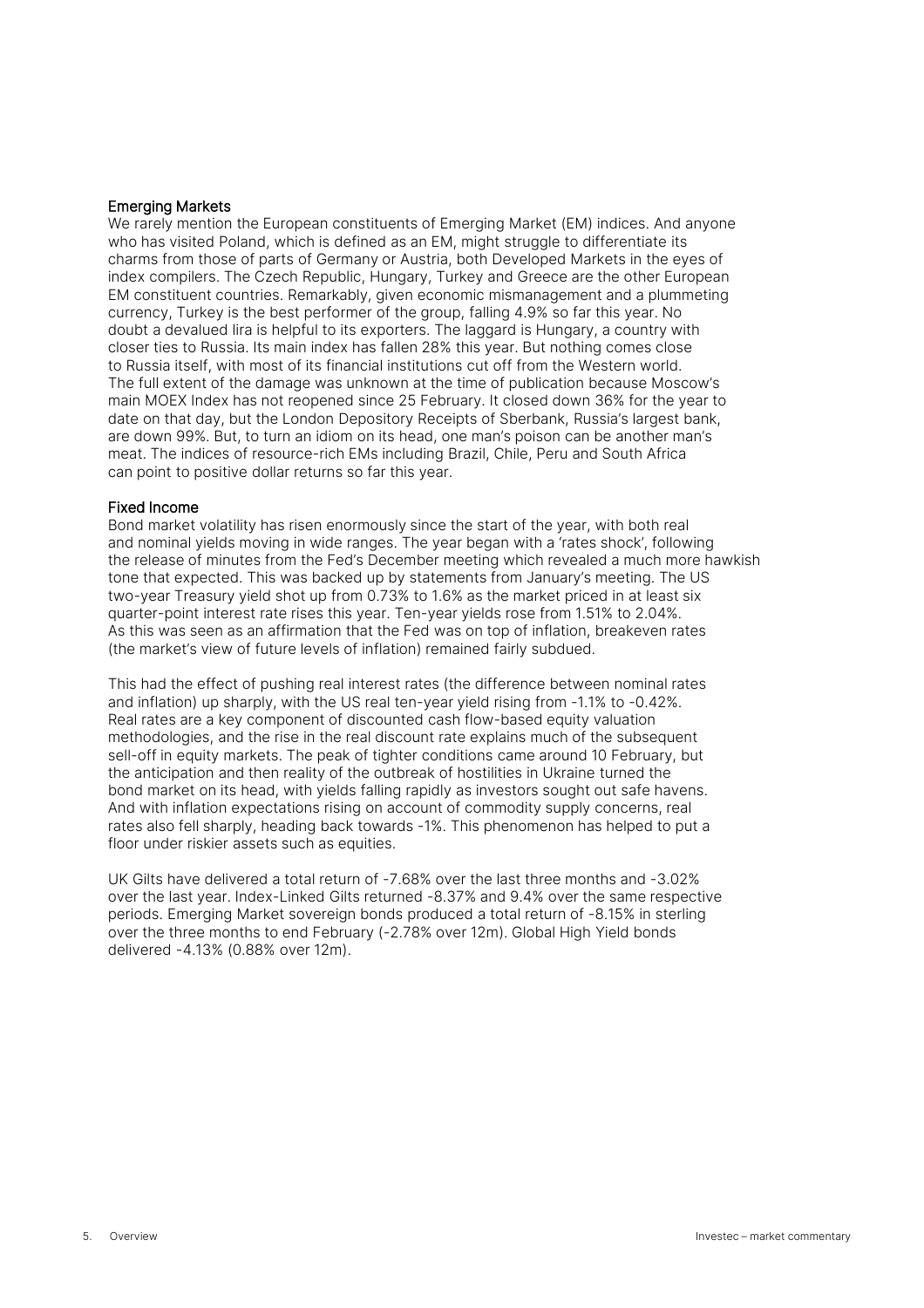# Conclusion and Outlook

Having entered the year with a slightly cautious stance, we feel as though we were on the right side of events. However, in hindsight, we could obviously have been more cautious. John Authers, the financial journalist, publishes an annual "Hindsight Portfolio", which he populates with trades that one might have reasonably made but were not obvious at the time. As you might imagine, its performance is stellar. There is always a tendency to beat oneself up for having missed retrospectively 'obvious' events. And there is no shortage of commentators now coming out of the woodwork to claim that they 'predicted' the war in Ukraine. But it was just one of several possible outcomes, and as investors our job is to balance risks and probabilities.

It is noteworthy that only 7% of respondents to Deutsche Bank's February client survey thought that Russia/Ukraine would, by April, be 'a major story for financial markets and impacting many global assets'. Some 49% answered that it would be 'fading into the background', with a further 38% in the 'still simmering at its current level' camp. Six percent answered 'Don't know'. Hardly surprising, then, that a major recalibration of expectations was required once the invasion began.

The key task that we must now fulfil is to ensure that, even if things deteriorate, the investments in balanced portfolios are either strong enough to survive and prosper once the crisis ends (which it inevitably will) or to provide resilience and even positive returns in the short term.